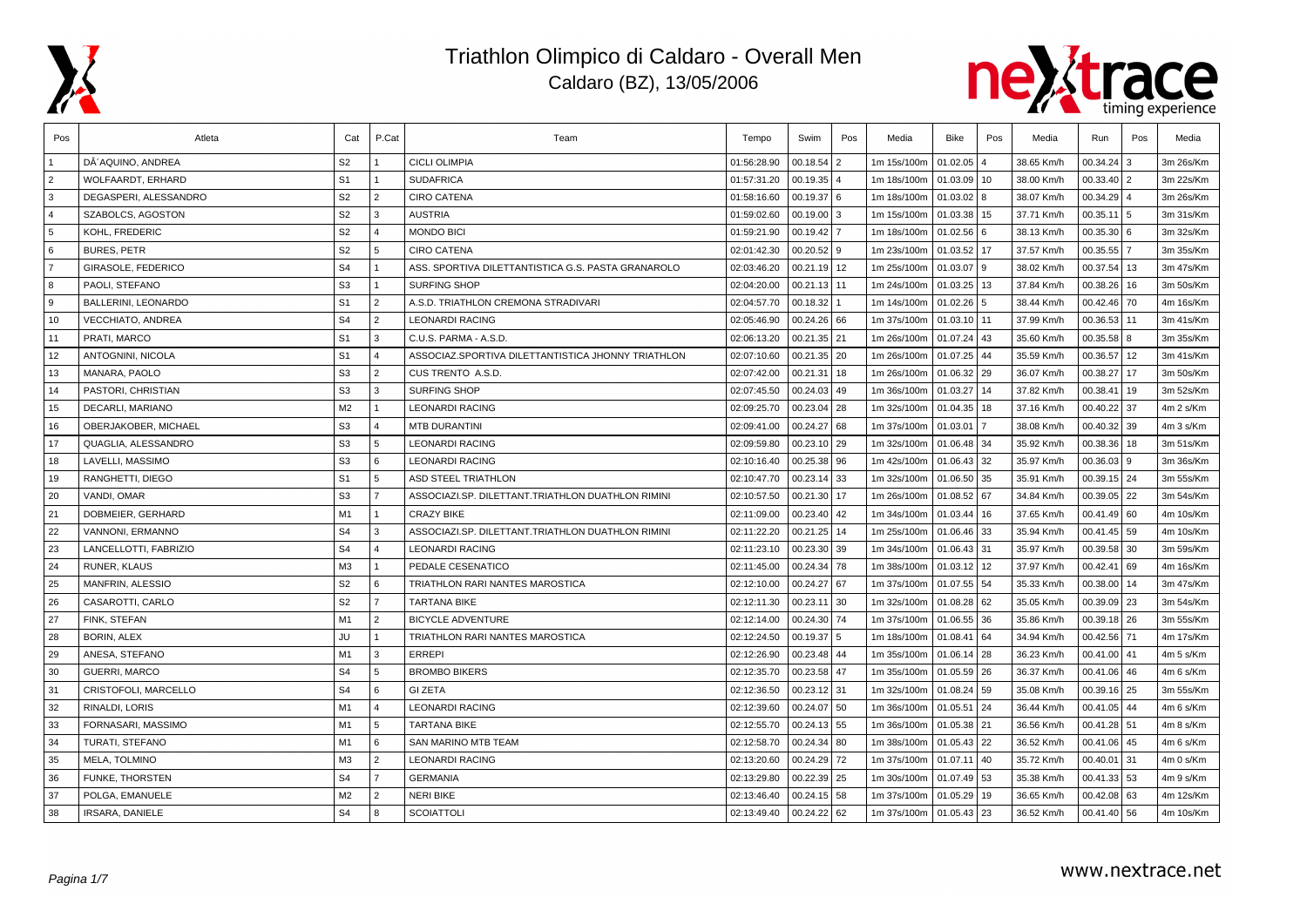



| 39 | HOFER, CHRISTIAN           | S1             | l 6            | LAUFERCLUB BOZEN - SEZ. TRIATHLON                  | 02:14:01.30 | 00.22.40 26                |      |                      |              | -1   |            | 00.42.36 67             |           |
|----|----------------------------|----------------|----------------|----------------------------------------------------|-------------|----------------------------|------|----------------------|--------------|------|------------|-------------------------|-----------|
| 40 | PALLOTTI, GIACOMO          | S <sub>2</sub> | 8              | ASS. SPORTIVA DILETTANTISTICA G.S. PASTA GRANAROLO | 02:14:06.30 | 00.21.38                   | 22   | 1m 26s/100m          | 01.11.08     | 106  | 33.73 Km/h | 00.41.20 48             | 4m 8 s/Km |
| 41 | <b>BARACANI, ROBERTO</b>   | S <sub>4</sub> | 9              | <b>SCOTT PASQUINI</b>                              | 02:14:15.60 | 00.23.56                   | 46   | 1m 35s/100m          | 01.07.34     | 47   | 35.52 Km/h | 00.41.21<br>l 49        | 4m 8 s/Km |
| 42 | ZENTI, STEFANO             | S <sub>4</sub> | 10             | <b>MONDO BICI</b>                                  | 02:14:16.50 | 00.21.23                   | 13   | 1m 25s/100m          | 01.09.34 81  |      | 34.49 Km/h | $00.42.36$ 68           | 4m 15s/Km |
| 43 | PERISSINOTTO, PAOLO        | S <sub>4</sub> | 11             | <b>BASILI</b>                                      | 02:14:39.80 | 00.27.09                   | 138  | 1m 48s/100m          | 01.07.19 42  |      | 35.65 Km/h | 00.39.02 21             | 3m 54s/Km |
| 44 | HOELBLING, RUDOLF          | S <sub>4</sub> | 12             | <b>AUDAX CIRO CATENA</b>                           | 02:14:45.40 | 00.26.01                   | 104  | 1m 44s/100m          | 01.08.25 60  |      | 35.07 Km/h | 00.38.14   15           | 3m 49s/Km |
| 45 | <b>BARBIERO, STEFANO</b>   | S <sub>3</sub> | 8              | <b>TARTANA BIKE</b>                                | 02:14:47.70 | 00.22.12                   | 24   | 1m 28s/100m          | 01.07.30     | 45   | 35.55 Km/h | 00.43.06 76             | 4m 18s/Km |
| 46 | FIORE, ANDREA              | M1             | $\overline{7}$ | <b>SCOIATTOLI</b>                                  | 02:14:53.40 | 00.22.06                   | 23   | 1m 28s/100m          | 01.09.22 75  |      | 34.59 Km/h | 00.41.43 57             | 4m 10s/Km |
| 47 | TOSCANI, ANDREA            | S <sub>4</sub> | 13             | <b>TARTANA BIKE</b>                                | 02:15:23.90 | 00.23.42                   | 43   | 1m 34s/100m          | 01.07.37 49  |      | 35.49 Km/h | 00.41.36 55             | 4m 9 s/Km |
| 48 | LETO, GIUSEPPE             | S <sub>3</sub> | 9              | <b>CA BIONDA</b>                                   | 02:15:59.10 | 00.24.15 57                |      | 1m 37s/100m          | 01.08.03 57  |      | 35.26 Km/h | 00.42.57<br>  72        | 4m 17s/Km |
| 49 | DALLAGO, SANDRO            | M1             | 8              | <b>MATTEONI</b>                                    | 02:16:31.70 | 00.24.53                   | 88   | 1m 39s/100m          | 01.10.05     | 94   | 34.24 Km/h | 00.40.15 35             | 4m 1 s/Km |
| 50 | IOGNA-PRAT, STEFANO        | M <sub>1</sub> | 9              | <b>TARTANA BIKE</b>                                | 02:16:35.30 | 00.25.42                   | 97   | 1m 42s/100m          | 01.08.52 66  |      | 34.84 Km/h | $00.40.10$ 33           | 4m 0 s/Km |
| 51 | SANDMAIR, MARTIN           | S <sub>2</sub> | l 9            | <b>GERMANIA</b>                                    | 02:16:37.40 | 00.21.34                   | 19   | 1m 26s/100m          | 01.08.57 69  |      | 34.80 Km/h | 00.44.38 104            | 4m 27s/Km |
| 52 | GENOVESE, MARCO            | S <sub>2</sub> | 10             | CÀ BIONDA                                          | 02:16:48.50 | 00.24.22                   | 61   | 1m 37s/100m          | 01.05.36 20  |      | 36.58 Km/h | 00.45.18 120            | 4m 31s/Km |
| 53 | DEGLI ESPOSTI, ALBERTO     | M1             | 10             | <b>NERI BIKE</b>                                   | 02:17:03.70 | 00.24.25                   | 65   | 1m 37s/100m          | 01.07.02     | 37   | 35.80 Km/h | 00.43.48 90             | 4m 22s/Km |
| 54 | PELLEGRINO, VINCENZO       | M1             | 11             | <b>NOSTROMO</b>                                    | 02:17:04.10 | 00.21.29                   | 16   | 1m 25s/100m          | 01.13.46     | 149  | 32.53 Km/h | $00.39.52$ 28           | 3m 59s/Km |
| 55 | ZUMTOBEL, STEFAN           | S <sub>3</sub> | 10             | <b>LIDO ESTENSI</b>                                | 02:17:18.80 | 00.24.24 63                |      | 1m 37s/100m          | 01.09.28 79  |      | 34.54 Km/h | 00.41.35 54             | 4m 9 s/Km |
| 56 | <b>WEISSTEINER, TOBIAS</b> | S <sub>2</sub> | 11             | <b>FRATES DYNAMIS</b>                              | 02:17:26.80 | 00.26.33                   | 115  | 1m 46s/100m          | 01.07.04 38  |      | 35.78 Km/h | $00.41.04$ 42           | 4m 6 s/Km |
| 57 | <b>BERTACCINI, CESARE</b>  | S <sub>2</sub> | 12             | <b>DONKEY BIKE CLUB</b>                            | 02:17:36.20 | 00.25.58                   | 102  | 1m 43s/100m          | 01.09.49 91  |      | 34.37 Km/h | 00.40.20 36             | 4m 1 s/Km |
| 58 | ANSELM, WALTER             | S <sub>3</sub> | 11             | OLD LIONS CUS PARMA                                | 02:17:47.60 | 00.24.48                   | 86   | 1m 39s/100m          | 01.06.42     | 30   | 35.98 Km/h | 00.44.43   106          | 4m 28s/Km |
| 59 | FRANCHI, DAVIDE            | S <sub>2</sub> | 13             | <b>CA BIONDA</b>                                   | 02:18:07.80 | 00.23.23                   | 37   | 1m 33s/100m          | 01.08.01 55  |      | 35.28 Km/h | 00.45.12 117            | 4m 31s/Km |
| 60 | DÂ'ALESSIO, LUCA           | S <sub>1</sub> | $\overline{7}$ | TRIATHLON TEAM BRIANZA                             | 02:18:21.20 | 00.24.28                   | 71   | 1m 37s/100m          | 01.08.14 58  |      | 35.17 Km/h | 00.44.17 98             | 4m 25s/Km |
| 61 | FAGNOCCHI, ROBERTO         | S <sub>4</sub> | 14             | <b>SCORPION BIKE</b>                               | 02:18:22.20 | 00.23.16 35                |      | 1m 33s/100m          | 01.08.02     | 56   | 35.27 Km/h | 00.44.51<br>l 112       | 4m 29s/Km |
| 62 | DI GIORGIO, ANDREA         | S <sub>4</sub> | 15             | <b>SIGE POLVERIGI</b>                              | 02:18:24.10 | 00.26.44                   | 121  | 1m 46s/100m          | 01.09.43     | 87   | 34.42 Km/h | 00.40.57<br>l 40        | 4m 5 s/Km |
| 63 | <b>BOLLETTA, CLAUDIO</b>   | M <sub>1</sub> | 12             | <b>VELOCIRAPTOR</b>                                | 02:18:30.10 | 00.24.28                   | 69   | 1m 37s/100m          | 01.11.41     | 122  | 33.48 Km/h | 00.40.11<br>34          | 4m 1 s/Km |
| 64 | <b>BOLCATO, GIOVANNI</b>   | M <sub>1</sub> | 13             | <b>MONDO BICI</b>                                  | 02:18:34.40 | 00.24.16 59                |      | 1m 37s/100m          | 01.07.42 50  |      | 35.45 Km/h | 00.44.44<br>107         | 4m 28s/Km |
| 65 | NOCKER, KURT               | M <sub>2</sub> | 3              | <b>BICYCLE ADVENTURE</b>                           | 02:18:37.20 | 00.24.13                   | 54   | 1m 36s/100m          | 01.05.55 25  |      | 36.40 Km/h | 00.46.29<br>139         | 4m 38s/Km |
| 66 | PASETTO, ANDREA            | M <sub>1</sub> | 14             | <b>MATTEONI</b>                                    | 02:18:47.60 | 00.24.49                   | 87   | 1m 39s/100m          | 01.07.08     | 39   | 35.74 Km/h | 00.44.55<br>113         | 4m 29s/Km |
| 67 | <b>VALETTI, ETTORE</b>     | S <sub>3</sub> | 12             | <b>NERI BIKE</b>                                   | 02:19:37.40 | 00.27.00                   | 132  | 1m 48s/100m          | 01.09.22 77  |      | 34.59 Km/h | $00.41.27$ 50           | 4m 8 s/Km |
| 68 | ALOISI, GIORGIO            | S <sub>4</sub> | 16             | LE SALINE                                          | 02:19:38.90 | $00.24.18$ 60              |      |                      |              | $-1$ |            | 00.43.14 78             |           |
| 69 | PIVA, ALESSANDRO           | M1             | 15             | <b>INDIVIDUALE</b>                                 | 02:19:58.70 | 00.25.23                   | 95   | 1m 41s/100m          | 01.11.25 113 |      | 33.60 Km/h | $00.41.30$ 52           | 4m 9 s/Km |
| 70 | LIBANORA, LUCA             | M1             | 16             | <b>NERI BIKE</b>                                   | 02:20:23.70 | 00.26.47                   | 124  | 1m 47s/100m          | 01.09.38 84  |      | 34.46 Km/h | $00.42.18$ 66           | 4m 13s/Km |
| 71 | CASIRAGHI, LUCIANO         | M <sub>1</sub> | 17             | <b>NERI BIKE</b>                                   | 02:20:26.10 | 00.27.33                   | 143  | 1m 50s/100m          | 01.11.18 110 |      | 33.66 Km/h | 00.39.23 27             | 3m 56s/Km |
| 72 | SANNA, LUCA                | S <sub>2</sub> | 14             | <b>TORMAC</b>                                      | 02:20:32.80 | 00.25.13 91                |      | 1m 40s/100m          | 01.13.19 144 |      | 32.73 Km/h | $00.40.02$ 32           | 4m 0 s/Km |
| 73 | HOUSKA, DAVID              | S <sub>3</sub> | 13             | <b>SCOTT PASQUINI</b>                              | 02:21:07.00 |                            | $-1$ |                      | 01.11.57     | 126  |            | $00.41.05$ 43           |           |
| 74 | PELLEGRINI, JIMMI          | S <sub>2</sub> | 15             | <b>BICYCLE ADVENTURE</b>                           | 02:21:07.70 | 00.31.24                   | 218  | 2m 5.s/100m          | 01.07.35     | 48   | 35.51 Km/h | 00.39.58<br>$\sqrt{29}$ | 3m 59s/Km |
| 75 | BORGONOVO, ANDREA          | M1             | 18             | <b>BICI ADVENTURE</b>                              | 02:21:10.60 | 00.26.52                   | 128  | 1m 47s/100m          | 01.08.54     | 68   | 34.83 Km/h | 00.44.38 105            | 4m 27s/Km |
| 76 | MODENA, LUCA               | S <sub>3</sub> | 14             | DONKEY BIKE CLUB                                   | 02:21:13.20 | 00.24.34                   | 79   | 1m 38s/100m          | 01.10.09 95  |      | 34.21 Km/h | 00.44.38 103            | 4m 27s/Km |
| 77 | NARDI, ALESSANDRO          | S <sub>3</sub> | 15             | <b>STAFF BIKE</b>                                  | 02:21:22.00 | 00.26.22                   | 110  | 1m 45s/100m          | 01.10.02     | 93   | 34.26 Km/h | 00.43.01<br>75          | 4m 18s/Km |
| 78 | <b>STEINER, PHILIPP</b>    | S <sub>1</sub> | l 8            | LAUFERCLUB BOZEN - SEZ. TRIATHLON                  | 02:21:23.40 | 00.19.51<br>$\overline{8}$ |      | 1m 19s/100m 01.14.40 |              | 158  | 32.14 Km/h | 00.44.45   108          | 4m 28s/Km |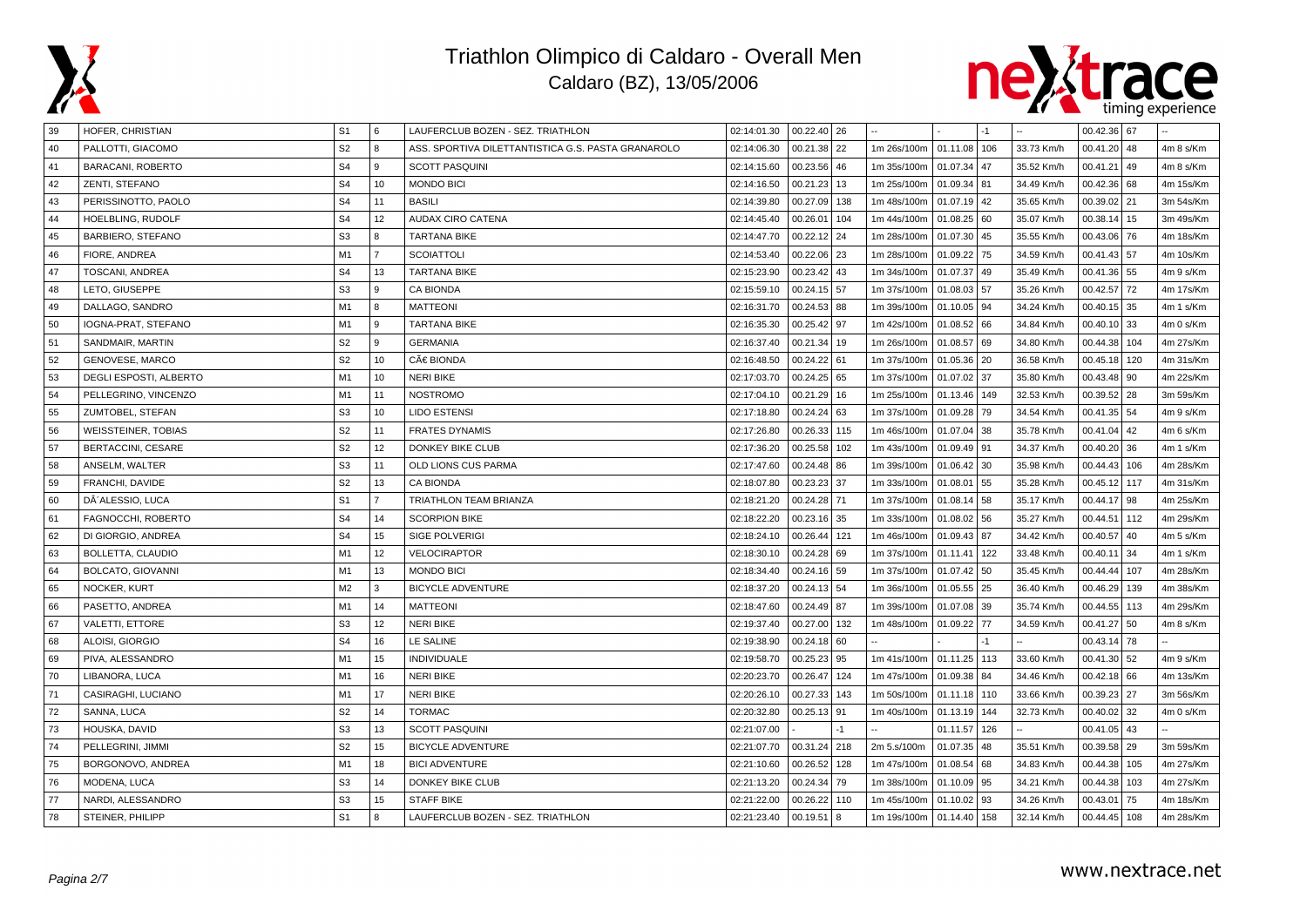



| 79  | <b>REIF, HELMUTH</b>   | M2             | $\overline{4}$ | <b>GC CARPEGNA</b>                     | 02:21:25.00 | $00.25.46$ 98 |     | 1m 43s/100m   01.09.32   80 |              |      | 34.51 Km/h | 00.44.01 | 92   | 4m 24s/Km |
|-----|------------------------|----------------|----------------|----------------------------------------|-------------|---------------|-----|-----------------------------|--------------|------|------------|----------|------|-----------|
| 80  | PORTOGHESE, GIOVANNI   | S <sub>3</sub> | 16             | SAN CLEMENTE CITTÀ DEL VINO            | 02:21:26.00 | 00.24.14 56   |     | 1m 36s/100m                 | 01.10.23 98  |      | 34.09 Km/h | 00.45.09 | 115  | 4m 30s/Km |
| 81  | DAL PICCOL, PAOLO      | S <sub>3</sub> | 17             | <b>MONDO BICI</b>                      | 02:21:31.10 | 00.27.46      | 152 | 1m 51s/100m                 | 01.08.26 61  |      | 35.07 Km/h | 00.43.18 | 80   | 4m 19s/Km |
| 82  | SOMMAGGIO, DAVIDE      | S <sub>2</sub> | 16             | <b>BICI ADVENTURE</b>                  | 02:21:41.90 | 00.26.36      | 116 |                             |              | $-1$ |            | 00.43.16 | 79   |           |
| 83  | LEMMA, LUIGI           | M1             | 19             | <b>UDACE</b>                           | 02:21:45.70 | 00.24.33      | 77  | 1m 38s/100m                 | 01.10.17 96  |      | 34.14 Km/h | 00.43.38 | 87   | 4m 21s/Km |
| 84  | DEL BIANCO, DENIS      | S <sub>4</sub> | 17             | <b>FRATES DYNAMIS</b>                  | 02:21:47.00 | 00.32.44      | 235 | 2m 10s/100m                 | 01.10.54 104 |      | 33.85 Km/h | 00.36.22 | 10   | 3m 38s/Km |
| 85  | SCOTTI, MARCO          | S <sub>3</sub> | 18             | <b>CICLI OLIMPIA</b>                   | 02:21:47.20 | 00.29.03      | 183 | 1m 56s/100m                 | 01.09.02 70  |      | 34.76 Km/h | 00.41.56 | 61   | 4m 11s/Km |
| 86  | CAROLI, STEFANO        | S <sub>1</sub> | 9              | MTB Y2K                                | 02:21:49.50 | 00.23.28      | 38  | 1m 33s/100m                 | 01.11.20 111 |      | 33.64 Km/h | 00.45.23 | 121  | 4m 32s/Km |
| 87  | BONO, DANIELE          | M1             | 20             | <b>BICI ADVENTURE</b>                  | 02:21:50.40 | 00.27.49      | 153 | 1m 51s/100m                 | 01.09.45 90  |      | 34.40 Km/h | 00.42.14 | 65   | 4m 13s/Km |
| 88  | VANIN, DIEGO           | S <sub>4</sub> | 18             | TEAM BICI SPORT FABRIANO               | 02:21:53.40 | 00.28.32      | 163 | 1m 54s/100m                 | 01.09.39 85  |      | 34.45 Km/h | 00.41.43 | 58   | 4m 10s/Km |
| 89  | MENOTTI, MAURO         | M1             | 21             | MTB Y2K                                | 02:21:56.30 | 00.26.39      | 117 | 1m 46s/100m                 | 01.09.45 89  |      | 34.40 Km/h | 00.43.37 | 85   | 4m 21s/Km |
| 90  | PEDRANI, MARCO         | S <sub>4</sub> | 19             | <b>BICYCLE ADVENTURE</b>               | 02:22:01.80 | 00.25.55      | 100 | 1m 43s/100m                 | 01.10.42 103 |      | 33.94 Km/h | 00.43.40 | 88   | 4m 21s/Km |
| 91  | ROVER, HANNES          | M1             | 22             | <b>OROBA BIKE</b>                      | 02:22:03.50 | 00.27.36      | 146 | 1m 50s/100m                 | 01.09.08 73  |      | 34.71 Km/h | 00.44.02 | 93   | 4m 24s/Km |
| 92  | NADIN, VALERIO         | S <sub>3</sub> | 19             | <b>BICYCLE ADVENTURE</b>               | 02:22:04.50 | 00.23.52      | 45  | 1m 35s/100m                 | 01.10.20 97  |      | 34.12 Km/h | 00.45.31 | 125  | 4m 33s/Km |
| 93  | OBRIST, MICHAEL        | JU             | $\overline{2}$ | <b>SCOIATTOLI</b>                      | 02:22:23.00 | 00.28.47      | 171 | 1m 55s/100m                 | 01.08.52 65  |      | 34.84 Km/h | 00.43.01 | 74   | 4m 18s/Km |
| 94  | MAZZURANA, PAOLO       | M2             | 5              | DONKEY BIKE CLUB                       | 02:22:35.40 | 00.28.59      | 179 | 1m 55s/100m                 | 01.08.38 63  |      | 34.96 Km/h | 00.42.01 | 62   | 4m 12s/Km |
| 95  | CALLIGARO, LINO        | S <sub>4</sub> | 20             | <b>CICLI LIVI</b>                      | 02:22:40.10 | 00.24.29      | 73  | 1m 37s/100m                 | 01.10.28 99  |      | 34.05 Km/h | 00.46.11 | 134  | 4m 37s/Km |
| 96  | FURLAN, EDI            | S <sub>1</sub> | 10             | RARI NANTES ADRIA TRIATHLON MONFALCONE | 02:23:05.50 | 00.28.42      | 169 | 1m 54s/100m                 | 01.06.08 27  |      | 36.29 Km/h | 00.46.40 | 140  | 4m 40s/Km |
| 97  | <b>BANFI, OSCAR</b>    | M <sub>2</sub> | 6              | <b>TESTA BASSA PED</b>                 | 02:23:07.00 | 00.24.10      | 51  | 1m 36s/100m                 | 01.11.14 109 |      | 33.69 Km/h | 00.45.48 | 130  | 4m 34s/Km |
| 98  | VÃ-GELI, BEAT          | M1             | 23             | <b>FERRETTI</b>                        | 02:23:25.60 | 00.26.00      | 103 |                             |              |      |            | 00.44.50 | 109  |           |
| 99  | MIGLIOZZI, STEFANO     | M1             | 24             | TUMP TEAM SCROCE BIKERS                | 02:23:32.60 | 00.27.43      | 148 | 1m 50s/100m                 | 01.10.36 101 |      | 33.99 Km/h | 00.43.10 | 77   | 4m 18s/Km |
| 100 | FUSATO, FEDERICO       | S <sub>3</sub> | 20             | <b>BICYCLE ADVENTURE</b>               | 02:24:07.40 | 00.26.57      | 130 | 1m 47s/100m                 | 01.09.05 71  |      | 34.74 Km/h | 00.45.51 | 132  | 4m 35s/Km |
| 101 | ZECCHINI, ANDREA       | M1             | 25             | <b>GC CARPEGNA</b>                     | 02:24:15.90 | 00.28.19      | 157 | 1m 53s/100m                 | 01.09.39 86  |      | 34.45 Km/h | 00.43.43 | 89   | 4m 22s/Km |
| 102 | PANTANO, GUIDO         | S <sub>3</sub> | 21             | <b>TARTANA BIKE</b>                    | 02:24:20.10 | 00.24.03      | 48  | 1m 36s/100m                 | 01.12.15 131 |      | 33.21 Km/h | 00.46.03 | 133  | 4m 36s/Km |
| 103 | GUARINO, LUCA          | S <sub>4</sub> | 21             | <b>INDIVIDUALE</b>                     | 02:24:21.10 | 00.25.22      | 94  | 1m 41s/100m                 | 01.12.27 132 |      | 33.12 Km/h | 00.44.50 | 111  | 4m 29s/Km |
| 104 | ZAMPIERI, LUCIANO      | M1             | 26             | <b>AUDAX CIRO CATENA</b>               | 02:24:21.90 | 00.24.33 76   |     | 1m 38s/100m                 | 01.13.41     | 147  | 32.57 Km/h | 00.43.57 | 91   | 4m 23s/Km |
| 105 | CALOVI, STEFANO        | S <sub>4</sub> | 22             | <b>BICYCLE ADVENTURE</b>               | 02:24:32.80 | 00.25.21      | 93  | 1m 41s/100m                 | 01.10.32     | 100  | 34.02 Km/h | 00.45.47 | 128  | 4m 34s/Km |
| 106 | CROCE, ENRICO          | M1             | 27             | <b>BICYCLE ADVENTURE</b>               | 02:24:37.90 | 00.27.30      | 142 | 1m 49s/100m                 | 01.11.11     | 107  | 33.71 Km/h | 00.43.31 | 83   | 4m 21s/Km |
| 107 | ZAGNOLI, LORENZO       | S <sub>2</sub> | 17             | <b>BICYCLE ADVENTURE</b>               | 02:24:47.80 | 00.28.21      | 158 | 1m 53s/100m                 | 01.09.38 83  |      | 34.46 Km/h | 00.45.15 | 118  | 4m 31s/Km |
| 108 | LUI, FEDERICO          | S <sub>1</sub> | 11             | C.U.S. UDINE                           | 02:24:49.40 | 00.24.32      | 75  | 1m 38s/100m                 | 01.15.09 163 |      | 31.93 Km/h | 00.43.30 | 82   | 4m 20s/Km |
| 109 | <b>BUREI, STEFANO</b>  | M1             | 28             | <b>CICLI LIVI</b>                      | 02:25:01.10 | 00.29.02      | 182 | 1m 56s/100m                 | 01.11.36 118 |      | 33.51 Km/h | 00.42.13 | 64   | 4m 13s/Km |
| 110 | <b>VERONA, ROBERTO</b> | S <sub>4</sub> | 23             | <b>NERI BIKE</b>                       | 02:25:21.10 | 00.23.21      | 36  | 1m 33s/100m                 | 01.12.56     | 139  | 32.90 Km/h | 00.47.12 | 147  | 4m 43s/Km |
| 111 | <b>GRASSO, MARIO</b>   | S <sub>4</sub> | 24             | <b>NERI BIKE</b>                       | 02:25:28.40 | 00.24.28      | 70  | 1m 37s/100m                 | 01.10.38 102 |      | 33.97 Km/h | 00.48.53 | 169  | 4m 53s/Km |
| 112 | MEAZZA, MARCO          | M <sub>3</sub> | 3              | <b>STAFF BIKE</b>                      | 02:25:53.60 | 00.23.31      | 40  | 1m 34s/100m                 | 01.07.31     | 46   | 35.54 Km/h | 00.51.41 | 202  | 5m 10s/Km |
| 113 | MASCHERPA, ACHILLE     | M <sub>2</sub> | $\overline{7}$ | <b>CICLI OLIMPIA</b>                   | 02:26:25.90 | 00.28.28      | 161 | 1m 53s/100m                 | 01.09.36 82  |      | 34.48 Km/h | 00.45.51 | 131  | 4m 35s/Km |
| 114 | PIOMBI, LUCA           | M <sub>1</sub> | 29             | <b>GC CARPEGNA</b>                     | 02:26:37.10 | 00.27.44      | 149 | 1m 50s/100m                 | 01.11.12     | 108  | 33.70 Km/h | 00.45.27 | 124  | 4m 32s/Km |
| 115 | RAVAIOLI, MIRKO        | S <sub>1</sub> | 12             | ASD SURFING SHOP SPORT PROMOTION       | 02:26:39.60 | 00.23.02      | 27  | 1m 32s/100m                 | 01.11.57 125 |      | 33.35 Km/h | 00.49.54 | 188  | 4m 59s/Km |
| 116 | TEMANI, FRANCO         | M1             | 30             | ADVENTURE TEAM VENTURI                 | 02:26:45.40 | 00.26.32      | 114 | 1m 46s/100m                 | 01.09.07 72  |      | 34.72 Km/h | 00.47.49 | 155  | 4m 46s/Km |
| 117 | ROSSI, FILIPPO         | S <sub>4</sub> | 25             | <b>BICYCLE ADVENTURE</b>               | 02:26:49.20 | 00.24.12 52   |     | 1m 36s/100m                 | 01.12.15 130 |      | 33.21 Km/h | 00.48.07 | 161  | 4m 48s/Km |
| 118 | PEGGI, MARCO           | S <sub>3</sub> | 22             | <b>EMPORIO BICI</b>                    | 02:26:50.00 | 00.28.23      | 159 | 1m 53s/100m                 | 01.12.31 133 |      | 33.09 Km/h | 00.44.18 | l 99 | 4m 25s/Km |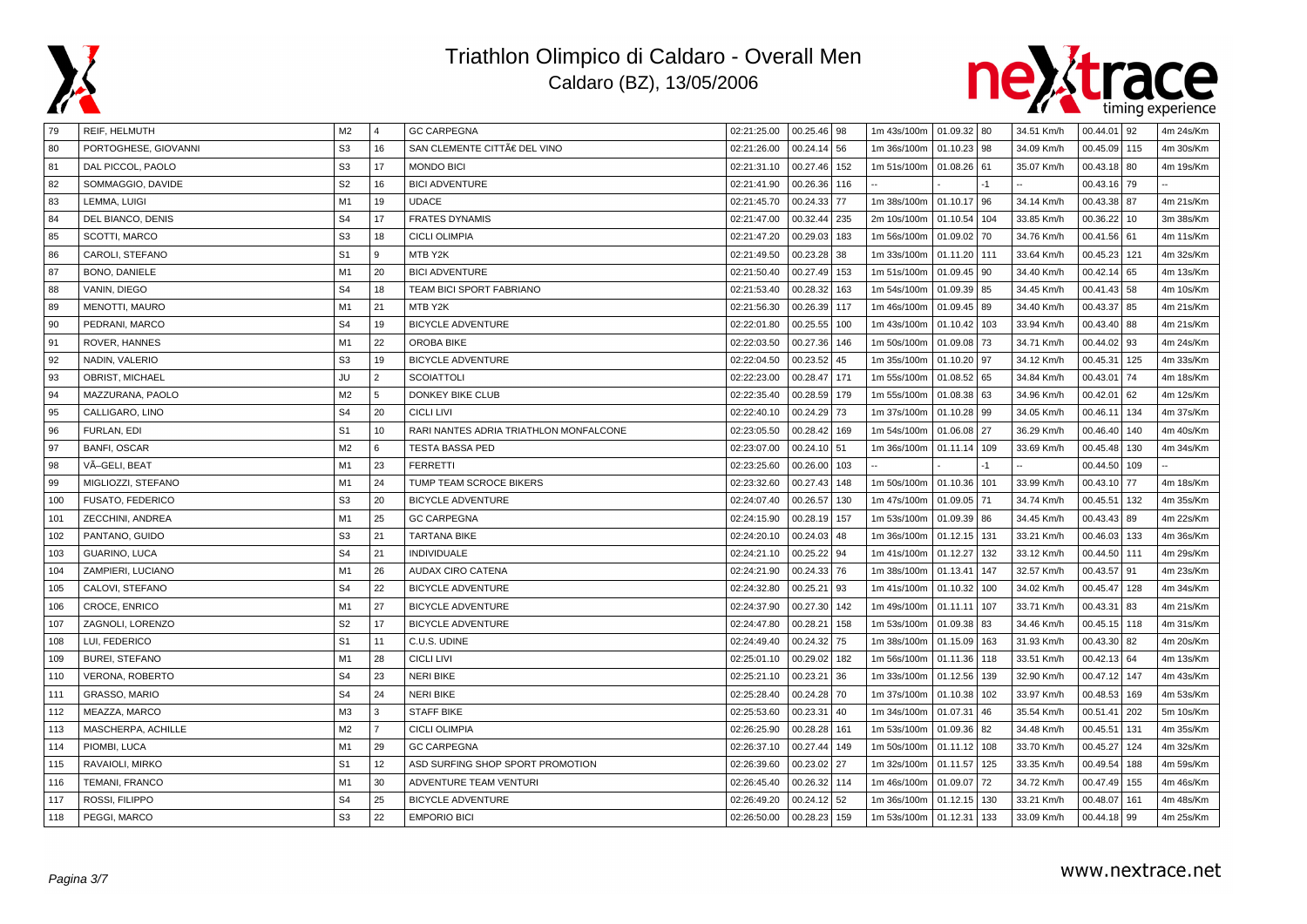



| 119 | <b>BASILICO, MARCO</b>   | S <sub>1</sub> | 13             | <b>FRIESIAN TEAM</b>                              | 02:26:50.20 | 00.24.37 82  |      | 1m 38s/100m | 01.12.02 127 |     | 33.31 Km/h | 00.48.31<br>165   | 4m 51s/Km |
|-----|--------------------------|----------------|----------------|---------------------------------------------------|-------------|--------------|------|-------------|--------------|-----|------------|-------------------|-----------|
| 120 | UCCELLI, GIONA           | S <sub>1</sub> | 14             | C.U.S. FERRARA                                    | 02:27:00.10 | 00.28.34     | 164  | 1m 54s/100m | 01.11.38     | 120 | 33.50 Km/h | 97<br>00.44.15    | 4m 25s/Km |
| 121 | BONATO, LEONARDO         | JU             | 3              | <b>MTB CASENTINO</b>                              | 02:27:30.50 | 00.27.03     | 133  | 1m 48s/100m | 01.09.26 78  |     | 34.56 Km/h | 00.50.09<br>193   | 5m 0 s/Km |
| 122 | KUNZ, MICHAEL            | S <sub>4</sub> | 26             | <b>VELOCIRAPTOR</b>                               | 02:27:40.10 | 00.25.57     | 101  | 1m 43s/100m | 01.12.43     | 135 | 33.00 Km/h | 00.46.26<br>136   | 4m 38s/Km |
| 123 | ORTALLI, ANDREA          | S <sub>1</sub> | 15             | TRIATHLON TEAM BRIANZA                            | 02:27:40.40 | 00.31.23 216 |      | 2m 5.s/100m | 01.13.00     | 140 | 32.87 Km/h | 00.40.31<br>38    | 4m 3 s/Km |
| 124 | DI GIULIO, IVAN          | S <sub>4</sub> | 27             | <b>BICI ADVENTURE</b>                             | 02:27:51.10 | 00.28.38     | 167  | 1m 54s/100m | 01.09.52     | 92  | 34.35 Km/h | 00.47.30<br>151   | 4m 44s/Km |
| 125 | <b>GRUBER, HANS</b>      | S <sub>3</sub> | 23             | <b>AVIS TEAM</b>                                  | 02:27:53.90 | 00.26.46     | 123  | 1m 47s/100m | 01.09.22 76  |     | 34.59 Km/h | 00.49.27<br>179   | 4m 56s/Km |
| 126 | FRIGO, FRANCESCO         | S <sub>1</sub> | 16             | POLISPORTIVA BELMONTESE                           | 02:27:55.80 | 00.24.40 84  |      | 1m 38s/100m | 01.11.30 115 |     | 33.56 Km/h | 00.49.34<br>182   | 4m 57s/Km |
| 127 | CROCIATI, PAOLO          | S <sub>4</sub> | 28             | <b>TEAM FACCIANI</b>                              | 02:28:23.70 | 00.24.54 89  |      | 1m 39s/100m | 01.12.53     | 138 | 32.92 Km/h | 00.48.35<br>166   | 4m 51s/Km |
| 128 | <b>GIACOMONI, PAOLO</b>  | M <sub>3</sub> | $\overline{4}$ | <b>BRIGANTI</b>                                   | 02:28:35.20 | 00.29.39     | 200  | 1m 58s/100m | 01.12.49     | 136 | 32.95 Km/h | 00.43.00<br>73    | 4m 17s/Km |
| 129 | TAVECCHIO, CLAUDIO       | S <sub>3</sub> | 24             | <b>BICYCLE ADVENTURE</b>                          | 02:28:58.80 | 00.23.36     | 41   | 1m 34s/100m | 01.11.03     | 105 | 33.77 Km/h | 00.52.16<br>207   | 5m 13s/Km |
| 130 | COMIZZOLI, PIERANTONIO   | M <sub>1</sub> | 31             | <b>JESI CICLYNG TEAM</b>                          | 02:29:28.30 | 00.26.41     | 118  | 1m 46s/100m | 01.14.00     | 152 | 32.43 Km/h | 00.46.43<br>142   | 4m 40s/Km |
| 131 | BARATELLA, DAVIDE        | S <sub>4</sub> | 29             | <b>CRAZY BIKE</b>                                 | 02:29:31.90 | 00.26.04     | 106  | 1m 44s/100m | 01.12.53     | 137 | 32.92 Km/h | 00.48.04<br>159   | 4m 48s/Km |
| 132 | <b>BRAIONI, BRUNO</b>    | M <sub>3</sub> | 5              | <b>STAFF BIKE</b>                                 | 02:29:34.70 |              | $-1$ |             |              | -1  |            | 02.29.34<br>246   |           |
| 133 | ANTONIOLI, FRANCESCO     | S <sub>4</sub> | 30             | <b>SURFING SHOP</b>                               | 02:29:37.50 | 00.27.19     | 140  | 1m 49s/100m | 01.11.26     | 114 | 33.59 Km/h | 00.48.20<br>163   | 4m 49s/Km |
| 134 | VIO, CARLO               | M <sub>1</sub> | 32             | <b>GC CARPEGNA</b>                                | 02:29:38.70 | 00.30.12     | 203  | 2m 0.s/100m | 01.12.37     | 134 | 33.05 Km/h | 00.43.37<br>84    | 4m 21s/Km |
| 135 | GOEBEL, VOLKER           | S <sub>4</sub> | 31             | PRO RACING BIKE                                   | 02:29:49.80 | 00.28.32     | 162  | 1m 54s/100m | 01.12.08     | 128 | 33.27 Km/h | 00.47.02<br>145   | 4m 42s/Km |
| 136 | TUMIATI, PIERO           | S <sub>2</sub> | 18             | <b>GC CARPEGNA</b>                                | 02:30:05.20 | 00.24.25     | 64   | 1m 37s/100m | 01.15.55     | 169 | 31.61 Km/h | 00.47.38<br>152   | 4m 45s/Km |
| 137 | RAHM. MARKUS             | S <sub>3</sub> | 25             | LE SALINE                                         | 02:30:06.40 | 00.34.55     | 243  | 2m 19s/100m | 01.07.44     | 51  | 35.43 Km/h | 00.44.04<br>94    | 4m 24s/Km |
| 138 | <b>VELLINI, RICCARDO</b> | M1             | 33             | <b>GC CARPEGNA</b>                                | 02:30:21.40 | 00.28.49     | 173  | 1m 55s/100m | 01.14.15     | 154 | 32.32 Km/h | 00.44.37<br>102   | 4m 27s/Km |
| 139 | CANEVA, MICHELE          | S <sub>4</sub> | 32             | <b>SCOIATTOLI</b>                                 | 02:30:34.00 | 00.30.56     | 208  | 2m 3.s/100m | 01.13.18     | 143 | 32.74 Km/h | 00.43.25   81     | 4m 20s/Km |
| 140 | MAURI, DIEGO             | S <sub>2</sub> | 19             | DONKEY BIKE CLUB                                  | 02:30:51.50 | 00.24.37 81  |      | 1m 38s/100m | 01.09.11     | 74  | 34.69 Km/h | 00.56.06<br>225   | 5m 36s/Km |
| 141 | NOVARINI, ALBERTO        | S <sub>3</sub> | 26             | <b>SCOIATTOLI</b>                                 | 02:31:11.40 | 00.28.48 172 |      | 1m 55s/100m | 01.11.43     | 123 | 33.46 Km/h | 00.48.03<br>158   | 4m 48s/Km |
| 142 | CASADEI, ALESSANDRO      | M <sub>1</sub> | 34             | <b>PANIGHINA</b>                                  | 02:31:18.50 | 00.27.07     | 137  | 1m 48s/100m | 01.11.32     | 117 | 33.55 Km/h | 00.50.54<br>199   | 5m 5 s/Km |
| 143 | AZZOLINI, GIORGIO        | M1             | 35             | <b>CICLI OLIMPIA</b>                              | 02:31:21.00 | 00.24.43 85  |      | 1m 38s/100m | 01.13.41     | 148 | 32.57 Km/h | 00.50.48<br>196   | 5m 4 s/Km |
| 144 | PRAVISANO, ROBERTO       | S <sub>4</sub> | 33             | <b>GC CARPEGNA</b>                                | 02:31:21.80 | 00.26.42     | 119  | 1m 46s/100m | 01.14.00     | 151 | 32.43 Km/h | 168<br>00.48.47   | 4m 52s/Km |
| 145 | CAPELLI, CORRADO         | M <sub>3</sub> | 6              | BULGARNA'                                         | 02:31:25.30 | 00.32.39     | 232  | 2m 10s/100m | 01.12.12     | 129 | 33.24 Km/h | 00.44.33<br>101   | 4m 27s/Km |
| 146 | LANCSA´R, ALEX           | S <sub>4</sub> | 34             | VELOCIRAPTOR                                      | 02:31:26.20 | 00.28.42     | 170  | 1m 54s/100m | 01.14.28     | 157 | 32.22 Km/h | 00.45.00<br>114   | 4m 30s/Km |
| 147 | <b>BACCIOLI, CARLINO</b> | M1             | 36             | <b>GAS RIMINI</b>                                 | 02:31:28.90 | 00.32.25     | 228  |             |              |     |            | 01.57.30<br>233   |           |
| 148 | DE CASTRO. ENZO          | M <sub>2</sub> | 8              | <b>GC CARPEGNA</b>                                | 02:31:34.30 | 00.29.29     | 199  | 1m 57s/100m | 01.13.13     | 141 | 32.77 Km/h | 00.45.47<br>129   | 4m 34s/Km |
| 149 | GAGLIARDO, LEONARDO      | M3             | $\overline{7}$ | <b>BRIGANTI</b>                                   | 02:31:48.90 | 00.31.00     | 210  | 2m 4.s/100m | 01.14.17     | 155 | 32.30 Km/h | 00.44.50<br>110   | 4m 29s/Km |
| 150 | FONTANABONA, SANDRO      | M <sub>1</sub> | 37             | <b>INDIVIDUALE</b>                                | 02:31:55.00 | 00.26.23     | 111  | 1m 45s/100m | 01.16.27     | 173 | 31.39 Km/h | 00.46.42<br>141   | 4m 40s/Km |
| 151 | DALLÂ OMO, FABIO         | M <sub>1</sub> | 38             | <b>BICI ADVENTURE</b>                             | 02:32:18.30 | 00.26.51     | 127  | 1m 47s/100m | 01.13.54     | 150 | 32.47 Km/h | 00.49.25<br>  178 | 4m 56s/Km |
| 152 | GHEZZO, ALESSANDRO       | S <sub>4</sub> | 35             | <b>API CYCLING</b>                                | 02:32:26.10 | 00.32.43     | 234  |             |              |     |            | 01.57.43<br>  234 |           |
| 153 | MORRIONE, MAURIZIO       | M <sub>3</sub> | 8              | <b>BULGARNA</b>                                   | 02:32:52.50 | 00.29.00     | 180  | 1m 55s/100m | 01.14.02     | 153 | 32.41 Km/h | 00.47.59<br>157   | 4m 47s/Km |
| 154 | CAPPELLATO, STEFANO      | M <sub>1</sub> | 39             | <b>INDIVIDUALE</b>                                | 02:32:59.30 | 00.26.18     | 108  | 1m 45s/100m | 01.15.24     | 165 | 31.83 Km/h | 00.49.38<br>184   | 4m 57s/Km |
| 155 | AIGNER, CHRISTIAN        | S <sub>3</sub> | 27             | <b>CARBON</b>                                     | 02:33:13.90 | 00.29.21     | 197  | 1m 57s/100m | 01.15.16     | 164 | 31.88 Km/h | 00.46.58<br>144   | 4m 41s/Km |
| 156 | MARABELLO, DAMIANO       | S <sub>2</sub> | 20             | <b>BICI SPORT FABR</b>                            | 02:33:15.00 | 00.27.14     | 139  | 1m 48s/100m | 01.13.23     | 145 | 32.70 Km/h | 00.50.29<br>195   | 5m 2 s/Km |
| 157 | STRADA, MASSIMO          | S <sub>4</sub> | 36             | ASSOCIAZI.SP. DILETTANT.TRIATHLON DUATHLON RIMINI | 02:33:17.30 | 00.21.26     | 15   | 1m 25s/100m | 01.18.21     | 189 | 30.63 Km/h | 00.52.45<br>210   | 5m 16s/Km |
| 158 | GIUDICE, FABRIZIO        | M <sub>1</sub> | 40             | VITAMINA TEAM-BALDONIASD                          | 02:33:27.70 | 00.24.57 90  |      | 1m 39s/100m | 01.13.13     | 142 | 32.77 Km/h | $00.53.50$   220  | 5m 23s/Km |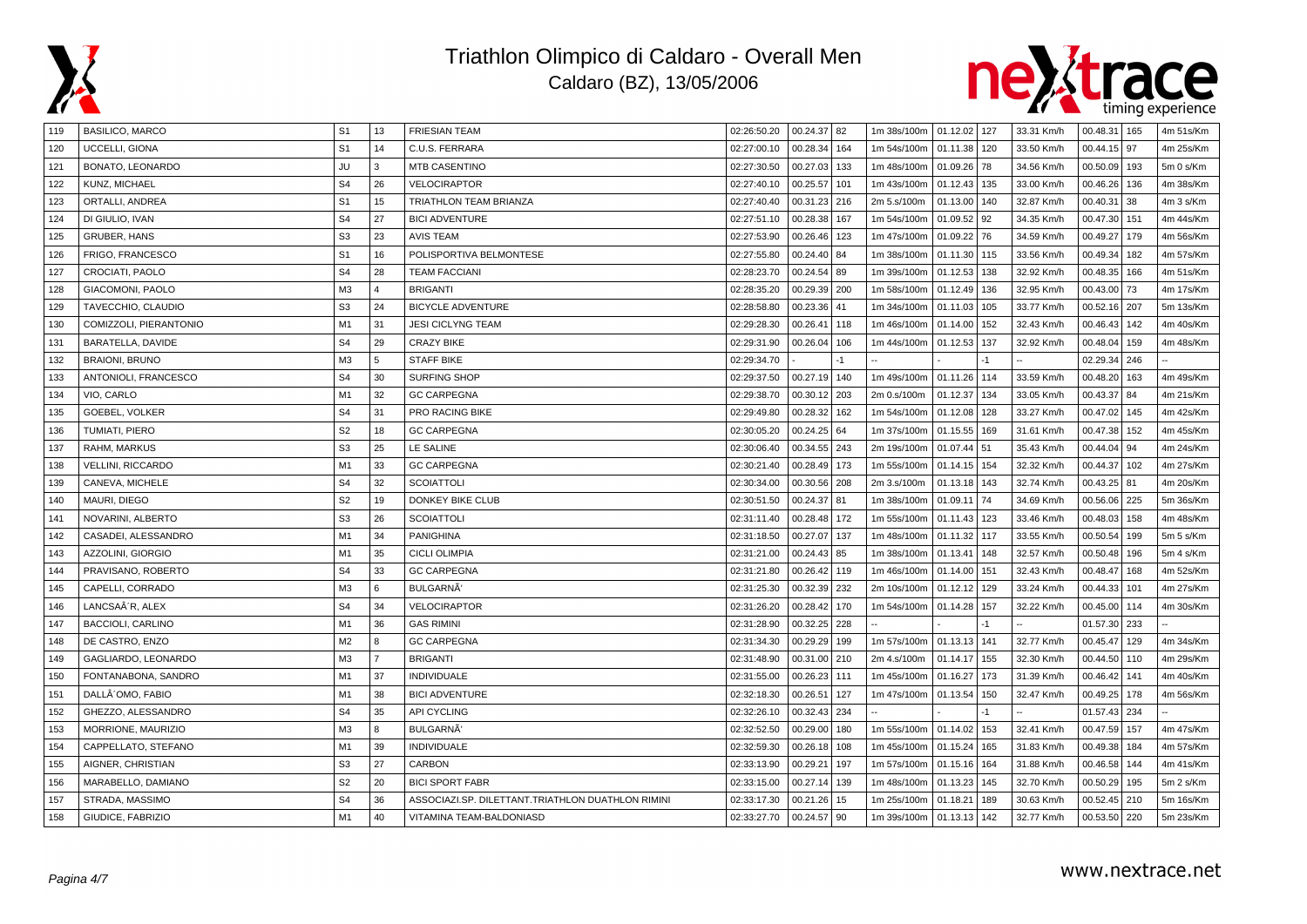



| 159 | MARTELLI, MICHELE           | S <sub>4</sub> | 37 | DONKEY BIKE CLUB             | 02:33:30.40 | 00.24.40 83     | 1m 38s/100m   01.18.07   186 |              |      | 30.72 Km/h | 00.47.58 156   |     | 4m 47s/Km |
|-----|-----------------------------|----------------|----|------------------------------|-------------|-----------------|------------------------------|--------------|------|------------|----------------|-----|-----------|
| 160 | SECCHI, MAURIZIO            | M <sub>2</sub> | 9  | <b>GC CARPEGNA</b>           | 02:33:50.10 | 00.31.32 220    | 2m 6.s/100m                  | 01.17.59 185 |      | 30.77 Km/h | $00.41.19$ 47  |     | 4m 7 s/Km |
| 161 | BALESTRIERO, ROBERTO        | S <sub>4</sub> | 38 | AS CICLO DUCALE              | 02:33:58.90 | 00.28.24<br>160 |                              |              |      |            | 02.04.20 236   |     |           |
| 162 | <b>BARBIERI, STEFANO</b>    | S <sub>3</sub> | 28 | LE SALINE                    | 02:34:29.40 | 00.28.51<br>174 | 1m 55s/100m                  | 01.17.24     | 180  | 31.00 Km/h | 00.47.19       | 148 | 4m 43s/Km |
| 163 | WIMPISSINGER, CHRISTIAN     | S <sub>3</sub> | 29 | LE SALINE                    | 02:34:43.40 | 00.31.36<br>221 |                              |              |      |            | 00.44.28       | 100 |           |
| 164 | MARCHESIN, MICHELE          | S <sub>4</sub> | 39 | <b>GC CARPEGNA</b>           | 02:34:52.30 | 00.28.54<br>175 | 1m 55s/100m                  | 01.11.38 121 |      | 33.50 Km/h | 00.52.03   205 |     | 5m 12s/Km |
| 165 | TOGNACCI, ANDREA            | S <sub>4</sub> | 40 | <b>BICI ADVENTURE</b>        | 02:34:52.60 | 00.28.55<br>176 | 1m 55s/100m                  | 01.11.37 119 |      | 33.51 Km/h | 00.52.03       | 206 | 5m 12s/Km |
| 166 | MICHELOTTO, TOMMASO         | S <sub>3</sub> | 30 | <b>AUDAX CIRO CATENA</b>     | 02:35:18.00 | 00.27.22<br>141 | 1m 49s/100m                  | 01.15.36 168 |      | 31.74 Km/h | 00.49.54       | 189 | 4m 59s/Km |
| 167 | FACCHINI, JANIS             | S <sub>1</sub> | 17 | <b>KSV TRIATHLON</b>         | 02:35:20.10 | 00.31.19<br>213 |                              |              |      |            | 02.02.29       | 235 |           |
| 168 | <b>BENEDETTI, GIULIO</b>    | S <sub>4</sub> | 41 | <b>BICYCLE ADVENTURE</b>     | 02:35:21.60 | 00.27.05<br>134 | 1m 48s/100m                  | 01.16.40 175 |      | 31.30 Km/h | 00.49.21       | 176 | 4m 56s/Km |
| 169 | CAROLI, MARCO               | S <sub>4</sub> | 42 | LE SALINE                    | 02:35:27.80 | 00.29.01<br>181 | 1m 56s/100m                  | 01.11.44 124 |      | 33.45 Km/h | 00.52.25       | 208 | 5m 14s/Km |
| 170 | FARINA, MAURIZIO            | M1             | 41 | BULGARNA'                    | 02:35:33.20 | 00.32.08<br>227 |                              |              |      |            | 00.45.11       | 116 |           |
| 171 | FANTUZ, LUIGI               | M1             | 42 | <b>FRATES DYNAMIS</b>        | 02:35:42.90 | 00.29.25<br>198 |                              |              |      |            | 00.45.16 119   |     |           |
| 172 | CHECCHI, MARCO              | S <sub>3</sub> | 31 | <b>GS CICLI MATTEONI FRW</b> | 02:35:46.40 | 00.23.15<br>34  | 1m 33s/100m                  | 01.16.50 177 |      | 31.23 Km/h | 00.53.19 214   |     | 5m 19s/Km |
| 173 | MARIANI, UGO                | M1             | 43 | <b>CICLI OLIMPIA</b>         | 02:35:54.70 | 00.26.22<br>109 |                              |              |      |            | 02.08.11       | 243 |           |
| 174 | CEDROLA, FRANCESCO          | M <sub>2</sub> | 10 | <b>UDACE</b>                 | 02:36:00.90 | 00.29.42<br>201 | 1m 58s/100m                  | 01.14.52 160 |      | 32.05 Km/h | 00.48.42       | 167 | 4m 52s/Km |
| 175 | BENASSI, ALESSANDRO         | S <sub>4</sub> | 43 | <b>PANIGHINA</b>             | 02:36:06.00 | 00.26.49<br>126 |                              |              |      |            | 02.07.40 239   |     |           |
| 176 | LAVARINI, SANDRO            | S <sub>3</sub> | 32 | <b>INDIVIDUALE</b>           | 02:36:09.90 | 00.26.58<br>131 | 1m 47s/100m                  | 01.16.25 171 |      | 31.40 Km/h | 00.50.22       | 194 | 5m 2 s/Km |
| 177 | FORLETTO, MASSIMO           | S <sub>3</sub> | 33 | MTB CLUB CECINA              | 02:36:28.10 | 00.26.12<br>107 | 1m 44s/100m                  | 01.16.52 178 |      | 31.22 Km/h | 00.51.02       | 200 | 5m 6 s/Km |
| 178 | STRAMARE, SERGIO            | M <sub>2</sub> | 11 | <b>GC CARPEGNA</b>           | 02:36:29.40 | 00.29.20<br>196 |                              |              | $-1$ |            | 02.06.16 237   |     |           |
| 179 | <b>BUSATTI, CAMILLO</b>     | M1             | 44 | <b>STAFF BIKE</b>            | 02:36:29.60 | 00.28.35<br>165 | 1m 54s/100m                  | 01.16.11     | 170  | 31.50 Km/h | 00.50.53       | 198 | 5m 5 s/Km |
| 180 | ZAMPIERI, GIUSEPPE          | S <sub>4</sub> | 44 | AUDAX CIRO CATENA            | 02:36:44.20 | 00.31.56<br>225 | 2m 7.s/100m                  | 01.13.40 146 |      | 32.57 Km/h | 00.49.33   180 |     | 4m 57s/Km |
| 181 | MOLESINI, MARCELLO          | S <sub>2</sub> | 21 | ASD TEAM 99                  | 02:36:56.90 | 00.29.18<br>194 |                              |              | $-1$ |            | 00.46.27       | 137 |           |
| 182 | VALLINI, SANDRO             | M1             | 45 | AMICI DELLO SPORT            | 02:37:17.30 | 00.33.54<br>240 |                              |              | $-1$ |            | 00.46.53       | 143 |           |
| 183 | PAVAN, MAURIZIO             | M <sub>2</sub> | 12 | <b>GC CARPEGNA</b>           | 02:37:17.80 | 00.25.54<br>99  | 1m 43s/100m                  | 01.17.25 181 |      | 31.00 Km/h | 00.50.49   197 |     | 5m 4 s/Km |
| 184 | FUCILI, RAFFAELE            | M <sub>2</sub> | 13 | <b>GC CARPEGNA</b>           | 02:37:26.90 | 00.27.33<br>144 |                              |              | $-1$ |            | 02.08.09 242   |     |           |
| 185 | ZAVATTARELLI, FERNANDO      | S <sub>4</sub> | 45 | <b>AVIS BIKE CINGOLI</b>     | 02:37:28.10 | 00.31.20<br>214 |                              |              | $-1$ |            | 00.47.03       | 146 |           |
| 186 | OLIVIERI, ALESSANDRO        | S <sub>4</sub> | 46 | <b>GC CARPEGNA</b>           | 02:37:31.80 | 00.28.14<br>156 | 1m 52s/100m                  | 01.14.40 159 |      | 32.14 Km/h | 00.51.55       | 203 | 5m 11s/Km |
| 187 | GIORDANO, FABIO             | S <sub>3</sub> | 34 | <b>STAFF BIKE</b>            | 02:37:33.60 | 00.31.11<br>212 |                              |              |      |            | 00.47.26 149   |     |           |
| 188 | HILPOLD, KONRAD             | M <sub>2</sub> | 14 | <b>FRATES DYNAMIS</b>        | 02:37:37.00 | 00.28.35<br>166 | 1m 54s/100m                  | 01.22.37 200 |      | 29.04 Km/h | $00.44.13$ 95  |     | 4m 25s/Km |
| 189 | LODI, CARLO                 | M <sub>3</sub> | 9  | CÀ BIONDA                    | 02:37:43.30 | 00.29.12<br>189 | 1m 56s/100m                  | 01.14.56 161 |      | 32.02 Km/h | 00.51.24 201   |     | 5m 8 s/Km |
| 190 | PELI, GABRIELE              | M1             | 46 | <b>PANIGHINA</b>             | 02:38:18.00 | 00.28.40<br>168 | 1m 54s/100m                  | 01.14.22 156 |      | 32.27 Km/h | 00.52.57       | 211 | 5m 17s/Km |
| 191 | CORRAÂ <sup>'</sup> , PAOLO | S <sub>4</sub> | 47 | INDIVIDUALE                  | 02:38:19.50 | 00.28.59<br>178 |                              |              |      |            | 02.07.55 240   |     |           |
| 192 | ARZANI, GIORGIO             | M <sub>3</sub> | 10 | PANIGHINA                    | 02:38:35.90 | 00.31.48<br>223 |                              |              | $-1$ |            | $00.48.18$ 162 |     |           |
| 193 | SCOLARI, ARMANDO            | M <sub>5</sub> |    | <b>BICI SPORT FABR</b>       | 02:38:51.10 | 00.32.01<br>226 |                              |              | $-1$ |            | 00.48.28       | 164 |           |
| 194 | <b>BALESTRA, GIORGIO</b>    | M <sub>2</sub> | 15 | <b>H3O STORE RICCIONE</b>    | 02:39:21.20 | 00.33.23<br>238 | 2m 13s/100m                  | 01.17.30     | 182  | 30.96 Km/h | 00.46.27       | 138 | 4m 38s/Km |
| 195 | SANTINI, FABIO              | M1             | 47 | AVIS BIKE CINGOLI            | 02:39:38.50 | 00.26.47<br>125 |                              |              |      |            | 00.49.22       | 177 |           |
| 196 | LIMONTA, STEFANO            | S <sub>1</sub> | 18 | TRIATHLON TEAM BRIANZA       | 02:39:52.70 | 00.32.28<br>231 | 2m 9.s/100m                  | 01.15.31     | 166  | 31.78 Km/h | 00.49.08 173   |     | 4m 54s/Km |
| 197 | SPARPAGLIONI, DANIELE       | M <sub>2</sub> | 16 | <b>GC CARPEGNA</b>           | 02:39:59.40 | 00.29.16<br>192 |                              |              | $-1$ |            | 00.50.02       | 192 |           |
| 198 | GIRARDI, CHRISTIAN          | M1             | 48 | <b>ASD CINGOLANI</b>         | 02:40:00.40 | 00.31.10 211    | 2m 4.s/100m 01.19.24 192     |              |      | 30.22 Km/h | 00.46.26 135   |     | 4m 38s/Km |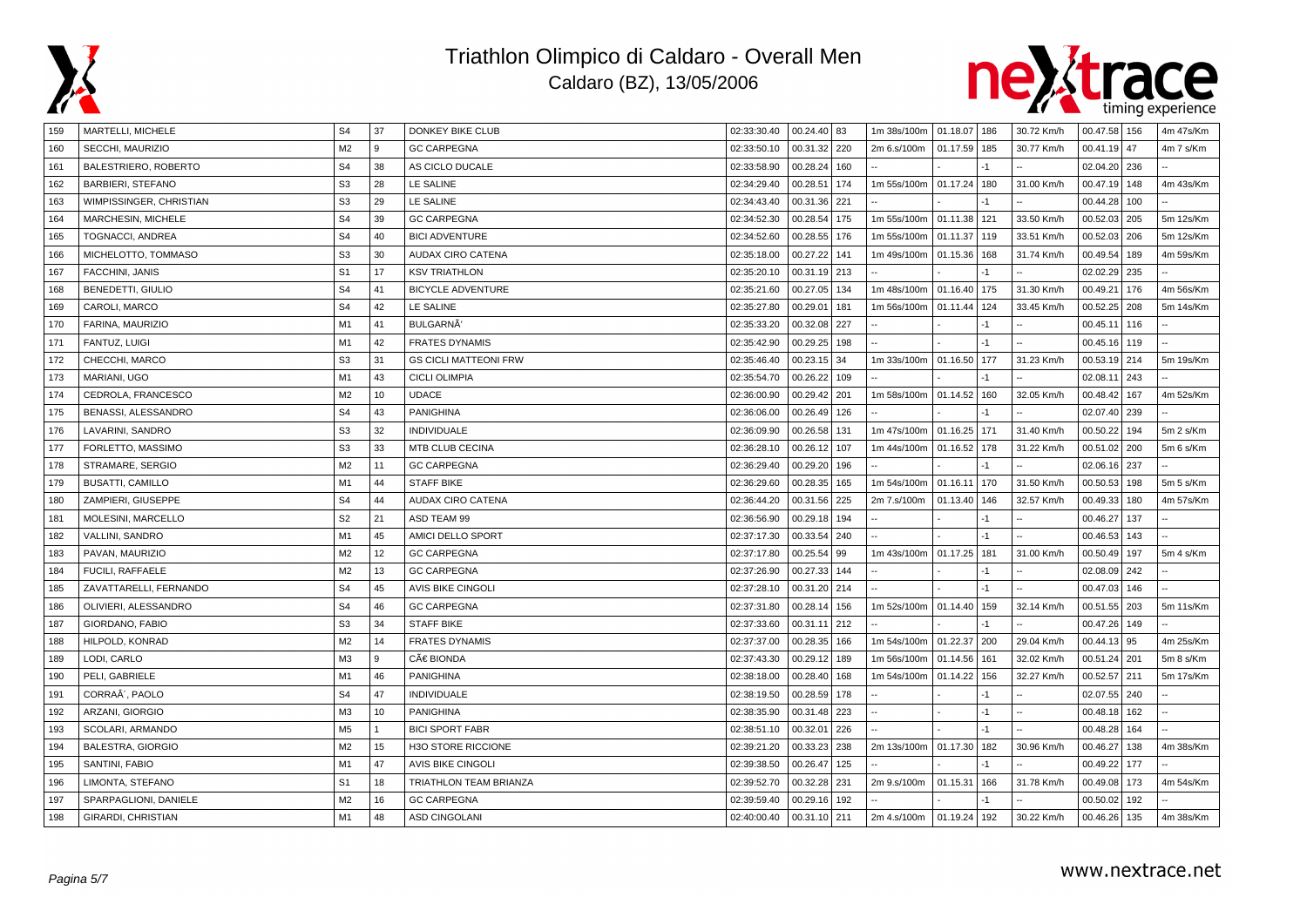



| 199 | PREVIATI, FRANCESCO         | S <sub>1</sub> | 19             | AMICI DELLO SPORT           | 02:40:00.70 | $\mid$ 00.27.45 $\mid$ 151 |     | 1m 51s/100m   01.16.39   174 |              |                | 31.31 Km/h | 00.53.40 218     |     | 5m 21s/Km |
|-----|-----------------------------|----------------|----------------|-----------------------------|-------------|----------------------------|-----|------------------------------|--------------|----------------|------------|------------------|-----|-----------|
| 200 | GIACON, ROBERTO             | M1             | 49             | <b>INDIVIDUALE</b>          | 02:40:01.60 | 00.29.04 185               |     |                              |              |                |            | 02.09.39 244     |     |           |
| 201 | BERTOLDINI, MICHELE         | S <sub>3</sub> | 35             | <b>GC CARPEGNA</b>          | 02:40:01.70 | 00.28.08                   | 155 | 1m 52s/100m                  | 01.16.26     | 172            | 31.39 Km/h | 00.53.02         | 212 | 5m 18s/Km |
| 202 | SCORTEGAGNA, DARIO          | S <sub>3</sub> | 36             | <b>STAFF BIKE</b>           | 02:40:01.80 | 00.31.41                   | 222 |                              |              |                |            | 02.06.42         | 238 |           |
| 203 | RIGOLIN, DAVIDE             | S <sub>4</sub> | 48             | <b>GC CARPEGNA</b>          | 02:40:02.00 | 00.29.03                   | 184 | 1m 56s/100m                  | 01.22.22     | 199            | 29.13 Km/h | 00.45.26         | 123 | 4m 32s/Km |
| 204 | <b>BARBIERI, RICCARDO</b>   | S <sub>2</sub> | 22             | <b>WALLRIDE TEAM</b>        | 02:40:02.10 | 00.30.49 207               |     | 2m 3.s/100m                  | 00.52.20     | $\overline{2}$ | 45.85 Km/h | 00.45.35 126     |     | 4m 33s/Km |
| 205 | DICATI, NICOLA              | S <sub>4</sub> | 49             | <b>FRATES DYNAMIS</b>       | 02:40:02.20 | 00.29.07                   | 187 | 1m 56s/100m                  | 01.25.41     | 208            | 28.01 Km/h | $00.44.14$ 96    |     | 4m 25s/Km |
| 206 | MARCHETTO, GIULIO           | S <sub>4</sub> | 50             | PANIGHINA                   | 02:40:02.30 | 00.33.40 239               |     |                              |              |                |            | 00.49.33 181     |     |           |
| 207 | BONOMETTI, SILVANO          | S <sub>4</sub> | 51             | POLISPORTIVA BELMONTESE     | 02:40:02.50 | 00.26.45 122               |     | 1m 47s/100m                  | 01.21.21     | 194            | 29.50 Km/h | 00.49.09 174     |     | 4m 54s/Km |
| 208 | MEDICI, NICOLA              | S <sub>2</sub> | 23             | <b>SC VELOCIRAPTOR</b>      | 02:40:02.55 | 00.29.15 191               |     | 1m 56s/100m                  | 01.21.08     | 193            | 29.58 Km/h | 00.45.44         | 127 | 4m 34s/Km |
| 209 | MOZZATO, GIANFRANCO         | M1             | 50             | <b>DONKEY BIKE CLUB</b>     | 02:44:10.30 | 00.31.53 224               |     | 2m 7.s/100m                  | 01.18.20     | 188            | 30.63 Km/h | 00.49.05         | 172 | 4m 54s/Km |
| 210 | PALERMO, PAOLO              | S <sub>3</sub> | 37             | LE SALINE                   | 02:44:10.45 | 00.34.36 242               |     | 2m 18s/100m                  | 01.16.45     | 176            | 31.27 Km/h | 00.49.03         | 171 | 4m 54s/Km |
| 211 | CONTI, ALESSANDRO           | S <sub>3</sub> | 38             | <b>CICLI BASILI</b>         | 02:44:10.60 | 00.30.35   206             |     |                              |              |                |            | 00.54.14 221     |     |           |
| 212 | <b>GENELLI, IVAN</b>        | S <sub>3</sub> | 39             | <b>GS CICLI BASILI</b>      | 02:44:10.70 | 00.29.06 186               |     |                              |              | -1             |            | 00.53.30 217     |     |           |
| 213 | RENZI, FRANZ W.             | M <sub>3</sub> | 11             | LE SALINE                   | 02:44:10.80 | 00.31.22 215               |     | 2m 5.s/100m                  | 01.23.34     | 204            | 28.71 Km/h | 00.45.25   122   |     | 4m 32s/Km |
| 214 | <b>GRUBHOFER, CHRISTIAN</b> | S <sub>3</sub> | 40             | PRO RACING BIKE             | 02:46:28.30 | 00.26.44                   | 120 |                              |              |                |            | 02.18.16 245     |     |           |
| 215 | MARCHESINI, ANDREA          | S <sub>3</sub> | 41             | <b>INDIVIDUALE</b>          | 02:46:39.30 | 00.29.10 188               |     | 1m 56s/100m                  | 01.21.28     | 195            | 29.45 Km/h | 00.53.21 215     |     | 5m 20s/Km |
| 216 | PARENTE, PIERO              | S <sub>4</sub> | 52             | AMICI DELLO SPORT           | 02:46:57.80 | 00.32.28 230               |     | 2m 9.s/100m                  | 01.17.55     | 184            | 30.80 Km/h | 00.53.46 219     |     | 5m 22s/Km |
| 217 | REIDER, JOCHEN              | S <sub>4</sub> | 53             | <b>MONDO BICI</b>           | 02:47:11.10 | 00.36.24 246               |     | 2m 25s/100m                  | 01.15.07     | 162            | 31.95 Km/h | 00.52.37         | 209 | 5m 15s/Km |
| 218 | <b>BASILICO, EZIO</b>       | M <sub>3</sub> | 12             | <b>MTB CASENTINO</b>        | 02:47:30.60 | 00.33.01                   | 236 | 2m 12s/100m                  | 01.17.22     | 179            | 31.02 Km/h | 00.54.31         | 223 | 5m 27s/Km |
| 219 | ORSCHOWY, RœDIGER           | M <sub>2</sub> | 17             | <b>GC CARPEGNA</b>          | 02:47:32.00 | 00.30.17 204               |     | 2m 1.s/100m                  | 01.23.22     | 203            | 28.78 Km/h | 00.49.45         | 185 | 4m 58s/Km |
| 220 | SCHÃ-PKER, ULRICH           | S <sub>4</sub> | 54             | <b>MONDO BICI</b>           | 02:47:32.10 | 00.31.24 219               |     | 2m 5.s/100m                  | 01.23.21     | 201            | 28.79 Km/h | 00.49.47         | 186 | 4m 58s/Km |
| 221 | SCHÃ-PKER, RALF G.          | M <sub>2</sub> | 18             | <b>GC CARPEGNA</b>          | 02:47:33.50 | 00.31.24 217               |     | 2m 5.s/100m                  | 01.23.22     | 202            | 28.78 Km/h | 00.49.52         | 187 | 4m 59s/Km |
| 222 | <b>BOCCHINI, MARCO</b>      | M4             | $\mathbf{1}$   | <b>OLIVIERO</b>             | 02:47:45.40 | 00.32.42 233               |     | 2m 10s/100m                  | 01.18.55     | 190            | 30.41 Km/h | 00.53.23 216     |     | 5m 20s/Km |
| 223 | MURARI, ANDREA              | S <sub>2</sub> | 24             | <b>BORELLO</b>              | 02:47:45.50 | 00.28.01                   | 154 | 1m 52s/100m                  | 01.15.33     | 167            | 31.76 Km/h | 01.01.41         | 230 | 6m 10s/Km |
| 224 | LUPPI, LUCIANO              | M4             | $\overline{2}$ | AMICI DELLO SPORT           | 02:47:45.60 | 00.39.43 253               |     | 2m 38s/100m                  | 01.19.00     | 191            | 30.37 Km/h | 00.47.28         | 150 | 4m 44s/Km |
| 225 | HÃ-RTNAGL, FRITZ            | M <sub>3</sub> | 13             | <b>GZ TEAM</b>              | 02:47:45.70 | 00.43.05 256               |     | 2m 52s/100m                  | 01.21.48     | 197            | 29.33 Km/h | 00.38.54         | 20  | 3m 53s/Km |
| 226 | FEICHTER, MANFRED           | S <sub>4</sub> | 55             | <b>HAPPY BIKE</b>           | 02:47:45.80 | 00.36.32 248               |     |                              |              |                |            | 02.08.06 241     |     |           |
| 227 | FORZANINI, GINO             | M <sub>2</sub> | 19             | <b>MTB CASENTINO</b>        | 02:47:45.90 | 00.32.26                   | 229 | 2m 9.s/100m                  | 01.21.39     | 196            | 29.39 Km/h | 00.49.55         | 190 | 4m 59s/Km |
| 228 | STRASBERGER, FRANZ          | M <sub>3</sub> | 14             | SAN CLEMENTE CITTÀ DEL VINO | 02:47:46.00 | 00.27.35 145               |     | 1m 50s/100m                  | 01.27.27     | 214            | 27.44 Km/h | 00.49.36   183   |     | 4m 57s/Km |
| 229 | RAVANELLO, ALESSANDRO       | S <sub>2</sub> | 25             | VELOCIRAPTOR                | 02:47:46.10 | 00.34.02 241               |     | 2m 16s/100m                  | 01.17.52     | 183            | 30.82 Km/h | $00.53.15$ 213   |     | 5m 19s/Km |
| 230 | TONINI, CARLETTO            | M <sub>3</sub> | 15             | PANIGHINA                   | 02:47:46.75 | 00.39.11 252               |     |                              |              |                |            | $00.43.38$ 86    |     |           |
| 231 | <b>BRUNELLI, DIEGO</b>      | M1             | 51             | POLISPORTIVA BELMONTESE     | 02:47:46.90 | 00.28.56 177               |     | 1m 55s/100m                  | 01.26.38     | 211            | 27.70 Km/h | 00.47.41         | 154 | 4m 46s/Km |
| 232 | ROCCO, FABRIZIO             | S <sub>3</sub> | 42             | LE SALINE                   | 02:47:47.00 | 00.26.26 112               |     | 1m 45s/100m                  | 01.31.14 219 |                | 26.30 Km/h | 00.47.38 153     |     | 4m 45s/Km |
| 233 | FACCHINI, DAVID             | S <sub>2</sub> | 26             | <b>KSV TRIATHLON</b>        | 02:49:08.20 | 00.31.00 209               |     | 2m 4.s/100m                  | 01.23.46     | 206            | 28.65 Km/h | 00.52.01         | 204 | 5m 12s/Km |
| 234 | MORANDELL, IWAN             | S <sub>3</sub> | 43             | <b>BICI ADVENTURE</b>       | 02:57:46.70 | 00.29.17 193               |     | 1m 57s/100m                  | 01.29.06     | 215            | 26.93 Km/h | 00.56.52         | 228 | 5m 41s/Km |
| 235 | STEINER, GERHARD            | M <sub>2</sub> | 20             | <b>GC CARPEGNA</b>          | 02:58:04.70 | 00.39.01                   | 251 | 2m 36s/100m                  | 01.26.58     | 212            | 27.59 Km/h | 00.48.07         | 160 | 4m 48s/Km |
| 236 | ZANOTTI, ALESSANDRO         | S <sub>3</sub> | 44             | POLISPORTIVA BELMONTESE     | 02:58:44.80 | 00.29.19 195               |     | 1m 57s/100m                  | 01.26.10     | 210            | 27.85 Km/h | $01.00.33$   229 |     | 6m 3 s/Km |
| 237 | <b>VINCI, MAURO</b>         | S <sub>4</sub> | 56             | <b>JESI CICLYNG TEAM</b>    | 03:00:04.20 | 00.36.53 250               |     | 2m 27s/100m                  | 01.25.53     | 209            | 27.94 Km/h | 00.54.31         | 222 | 5m 27s/Km |
| 238 | VISINTAINER, EDUARD         | M1             | 52             | ADVENTURE TEAM VENTURI      | 03:00:11.00 | 00.36.31 247               |     | 2m 26s/100m                  | 01.31.33     | 220            | 26.21 Km/h | 00.48.58 170     |     | 4m 53s/Km |